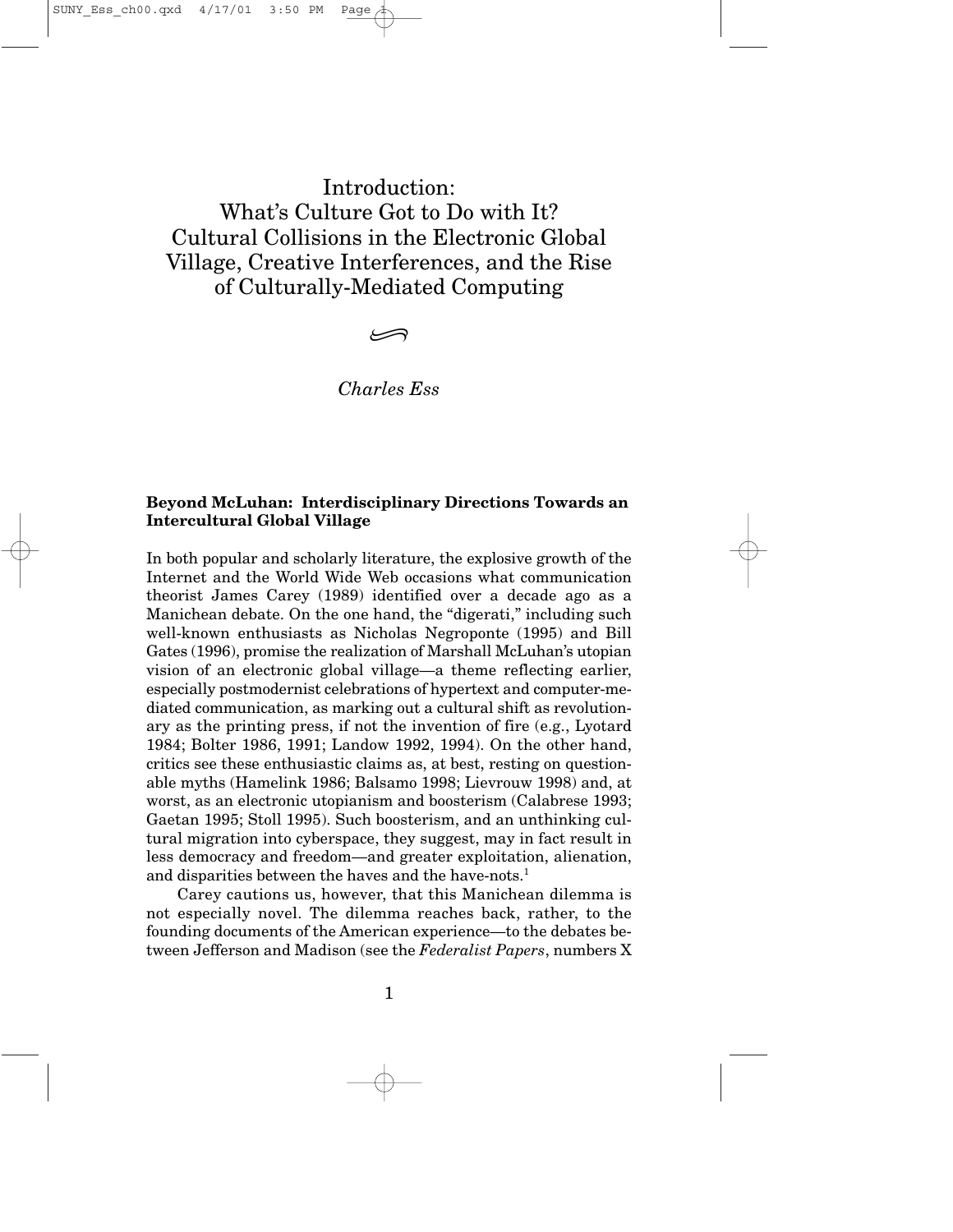and XIV) concerning the role of the new federal government in subsidizing canals and roads. Since democratic polity requires debate and exchange among citizens, it had been argued since Plato that such polities were "naturally" limited—in effect, by the prevailing communication technologies of direct speech and travel by foot or animal. The concern of Jefferson and Madison was how to overcome these natural limits—a necessity if the new republic of thirteen colonies were to be democratic in any meaningful sense. In a conceptual and philosophical maneuver that Carey believes has become definitive of American attitudes regarding technology, Jefferson and Madison turn to communication technologies—in their day, canals and roads—which could overcome the otherwise natural limits to democratic polity.2

In this way, Carey suggests that American culture is shaped from the founding of the Republic with a belief that technology, especially communication technologies, can facilitate the spread of democracy and democratic values. Our tendency to debate new technologies in Manichean terms thus falls out of what amounts to a larger cultural assumption that such technologies may overcome otherwise intractable barriers to democratic polity and, should they fail to do so, only the worst anti-democratic possibilities will be realized.

This Manichean debate, moreover, manifests itself on a global scale in the duality identified by political scientist Benjamin Barber as "Jihad vs. McWorld" (1992, 1995). Barber observes that globalization—brought about in part precisely through contemporary technologies which transfer goods and information with ever greater speed and efficiency—tends towards a homogenous "McWorld" in which all significant cultural and linguistic differences are collapsed into a global consumer culture whose *lingua franca* is English and whose primary cultural activity is trade. In the face of this powerful threat to cultural identity, Barber argues, we thus see "Jihad," the rise of local autonomy movements that can become notoriously violent in the name of cultural survival.<sup>3</sup>

If these Manichean dualities represent prevailing presumptions and debates concerning the exponential expansion of computermediated communication (CMC) technologies, these oppositions may not be as intractible as they seem. Indeed, we may question these dualities on several levels, beginning with just the point raised by Carey's analysis of this Manichean debate as distinctively American in character.4 That is, Carey thereby brings to the foreground the role of culture in shaping our discourse and assumptions about communication technologies and their ostensibly crucial role in sustain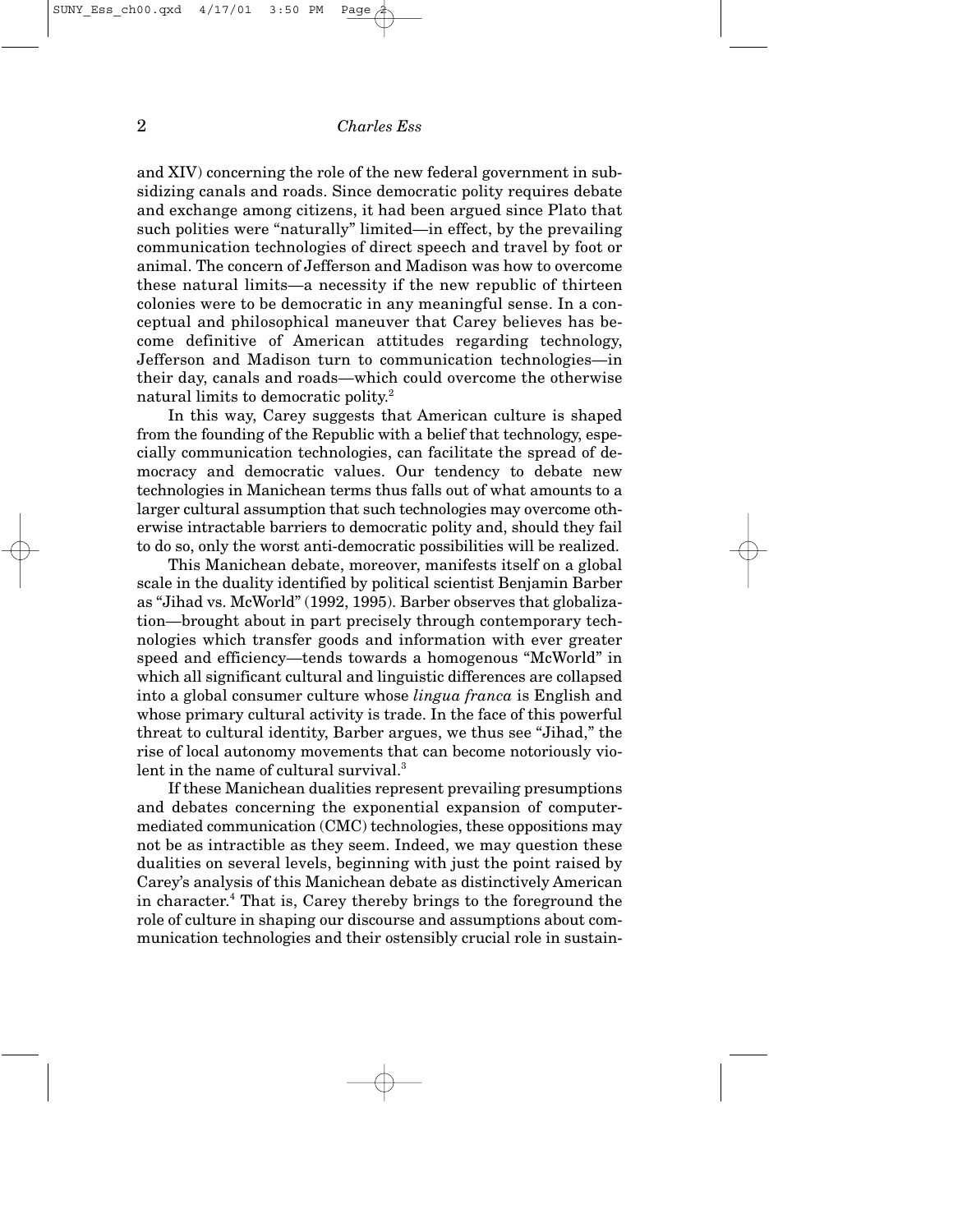ing the American values of democracy, equality, free speech, etc. But this suggests in turn two central points. First, the assumptions and values shaping our discourse about CMC technologies may be culturally limited: if we explore cultures outside the American orbit, we may find quite different and distinctive assumptions and values. Second, in doing so, we may find alternative ways of understanding the potentials of CMC technologies that allow us to escape, in particular, the Manichean opposition between computer-mediated utopias and dystopias.

The papers gathered here represent precisely an interdisciplinary effort to explore the role culture plays in forming our fundamental beliefs and values—not only with regard to communication and technology, but still more fundamentally towards such basic values as those that cluster about our preferences for democratic polity, individual autonomy, etc. They do so through the lenses of especially three disciplines:

**philosophy**—as, among other things, an effort to articulate and critically evaluate fundamental assumptions, including the assumptions regarding *values* (ethics and politics), *reality* (as restricted to the material or not), *knowledge* (what counts as legitimate knowledge and how legitimate knowledge(s) may be acquired), and *identity* (including assumptions about human nature, gender, etc.) that define the *worldviews* definitive of diverse cultures;

**cultural studies**—including, but not restricted to, anthropology, sociology, as well as the "sciences of culture" (*Kulturwissenschaften*) <sup>5</sup> supported in European institutions, and so forth; and

**communication theory**—including intercultural communication.

The papers in Part I, "Theoretical Approaches: Postmodernism, Habermas, Luhmann, Hofstede," introduce us to the major theoretical frameworks shaping contemporary analysis and discourse: postmodernism (Jones), Habermas and Luhmann (Becker and Wehner), and Hofstede (Maitland and Bauer). Part II, "Theory/*Praxis*," consists of case studies and research projects from diverse cultural domains that foreground specific cultural values and preferences, and how these interact with CMC technologies developed in the West. These papers document both cultural collisions and creative interferences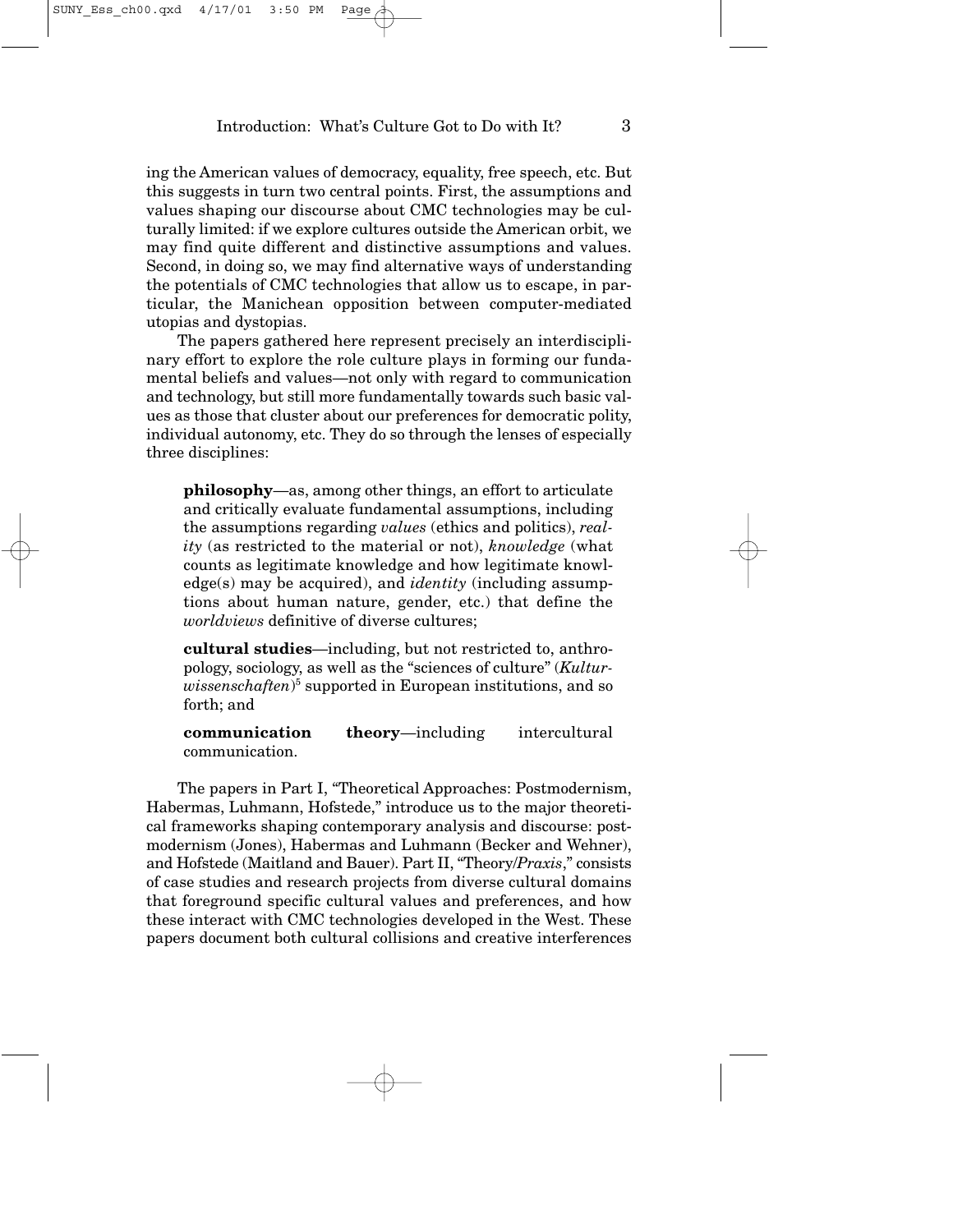as Western CMC technologies are taken up in Europe, the Middle East and Asia. Finally, Part III, "Cultural Collisions and Creative Interferences on the (Silk) Road to the Global Village: India and Thailand,<sup>76</sup> consists of two papers. These echo the patterns of collision and the emergence of new cultural hybrids out of those collisions documented in Part II. But they also provide both suggestions for software localization (Keniston) and a specific model (Hongladarom) for understanding how CMC technologies may be used to catalyze global communication while preserving and enhancing local cultures.

Taken together, these essays demonstrate three key points:

- 1. While each theory represented here (including postmodernisms, a Habermasian counter to postmodernism, communication theories, and contemporary efforts to predict network diffusion based on identifiable cultural variables (Hofstede/Maitland, Bauer) is partially successful in important ways, no single current theory satisfactorily accounts for or predicts what happens as CMC technologies are taken up in diverse cultural contexts.
- 2. Culture and gender indeed play a dramatic role in determining how CMC technologies are taken up, whether in the example of listservs and conferencing in an American classroom (Stewart et al.), or in the multiple cultural collisions documented here in the European context (Rey, Hrachovec), the Islamic world (Wheeler), India (Keniston), and the Asian countries of Japan (Heaton), Korea (Yoon, Fouser), and Thailand (Hongladarom).
- 3. A middle ground between the polarities that otherwise dominate American discourse in particular can, in fact, be theoretically described and implemented in *praxis*. There is an alternative to either Jihad or McWorld, to either postmodern fragmentation or cultural imperialism in the name of putative universals.

Collectively, then, these essays constitute a distinctive conjunction of theory and *praxis*—one that articulates interdisciplinary foundations and practical models for designing and using CMC technologies in ways that avoid the Manichean dualism of Jihad or Mc-World, and mark out instead a trajectory towards a genuinely intercultural global village. Especially as these essays illuminate the role of cultural values and communication preferences in the imple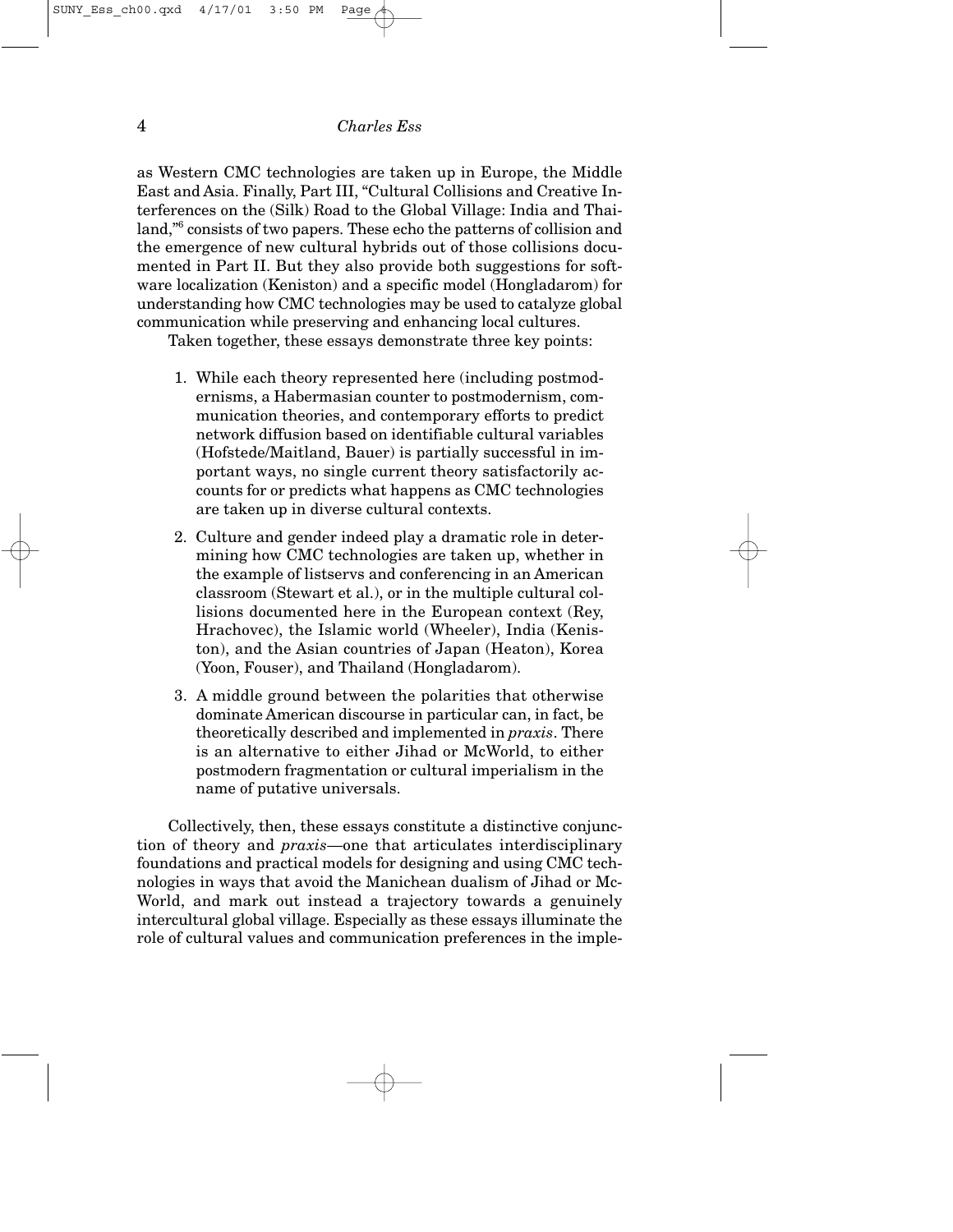mentation and use of CMC technologies, they first of all uncover the "cosmopolitanism" of popular conceptions of an electronic global village as paradoxically ethnocentric precisely because it ignores the cultural dimensions of both technology and communication. Indeed, like other forms of ethnocentrism, such popular conceptions, especially as fueled by the rapid commercialization of the Net, threaten to further a globalization process that works only by obliterating all cultural distinctiveness. Second, these essays provide the theoretical and practical insights needed to foster an alternative conception of cosmopolitanism: they suggest that what is needed for an intercultural global village in which cultural differences are preserved and enhanced while global communications are also sustained is a new kind of cosmopolitan, one who—precisely through the recognition of the complex interactions documented here between culture, communication, and technology—can engage in both global and local cultures in ways that recognize and respect fundamental cultural values and distinctive communicative preferences.

To see how this is so, I will first provide an overview of each chapter, followed by a summary of some of the insights and additional questions that emerge from these, both individually and collectively. In the last section, I will turn to a fuller description of the sorts of cultural polybrids suggested by these essays, both individually and collectively, as necessary citizens in an intercultural global village.

#### **Overview**

# *Part I. Theoretical Approaches: Postmodernism, Habermas, Luhmann, Hofstede*

Steve Jones, in "Understanding Micropolis and Compunity," reviews a number of familiar communication theorists, including Ong and McLuhan, as he develops his own metaphors of path and field to discuss the influence and meaning of Internet messages. In particular, he takes up Carey's distinction between ritual and transportation models of communication to address compunity, which he defines as the merger of computers with communities and our sense of community. This merger, claims Jones, is strained between the traditions and rituals of real life and the kinds of communication as transportation facilitated through CMC. Jones analyzes four areas—privacy, property, protection, and privilege—as central to possible on-line communities.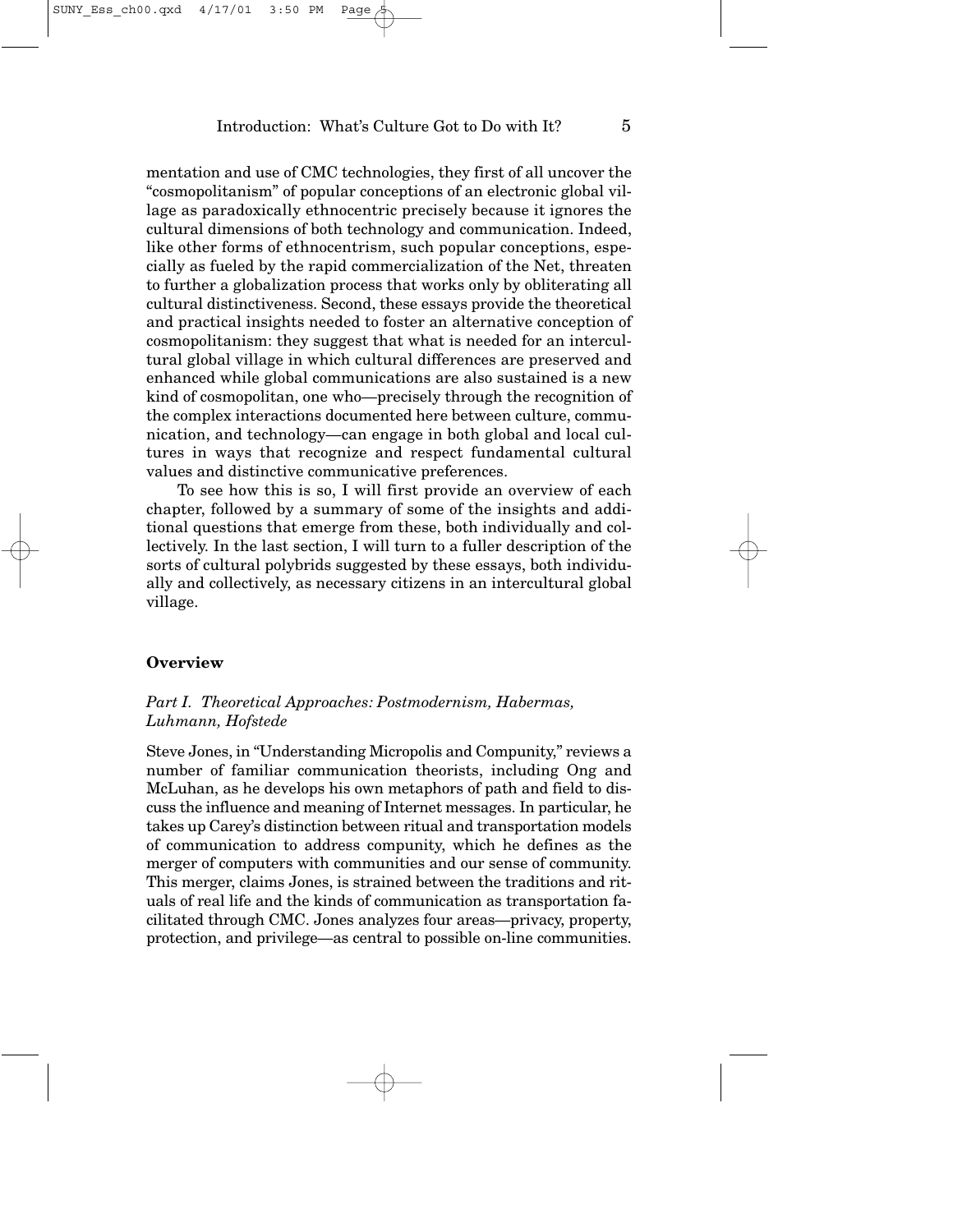### 6 *Charles Ess*

His analysis both effectively represents the postmodernist approaches that have dominated Anglo-American analysis of hypertext and CMC, and uncovers important ambiguities in the effort to recapture lost community on-line. Such efforts, according to Jones, are only partially successful, and they introduce in their wake new difficulties distinctive to cyberspace. (Such mixed results and ambiguities, we will see, will be characteristic of several analyses and research projects.)

Barbara Becker and Josef Wehner, in "Electronic Networks and Civil Society: Reflections on Structural Changes in the Public Sphere," build on their original presentation at CATaC'98. They begin with a useful overview of a now classic dichotomy. They start with the enthusiasts who see the Internet as inaugurating a communications revolution that will further issue in a radically new form of direct (specifically, libertarian and plebiscite) democracy. The skeptics, by contrast, argue that the Internet is increasingly shaped by new hierarchies and centralized structures, efforts to control and protect information, and a commercialization that threatens to drown out all other activities besides trade. (Sunny Yoon, as we will see, begins with this same dichotomy, including the same warning against the dangers of commercialization.) They draw on theory, including the important debate in contemporary German philosophy between Luhmann and Habermas, as well as empirical research to develop a middle ground between the optimists and the skeptics.

While the optimists see in CMC the promise of radical democracy, Becker and Wehner, echoing especially postmodern analyses of the fragmenting and decentering effects of CMC, note that the kinds of interactive communications that emerge on the Net are precisely those of what amount to special interest groups—relatively small groups of people, often scattered geographically and culturally, who share some minimal set of common interests and abilities, but not necessarily connected (or interested) in any larger, more commonlyshared universe of discourse concerning widely-shared political issues, etc. Indeed, Becker and Wehner note several additional objections to the optimists' dream of radical democracy. Beyond the very real and thorny problems of maldistribution of the economic resources and infrastructure needed to participate in the Net, they take up Bourdieu's notion of cultural capital to observe that not everyone has the level of education, etc., needed to participate meaningfully in on-line exchanges. (Sunny Yoon will also take up Bourdieu, to also stress anti-democratic elements of the Net.) As well, there is the simple problem of noise: "Through networking, more and more participants have a voice; but because of the increasing number of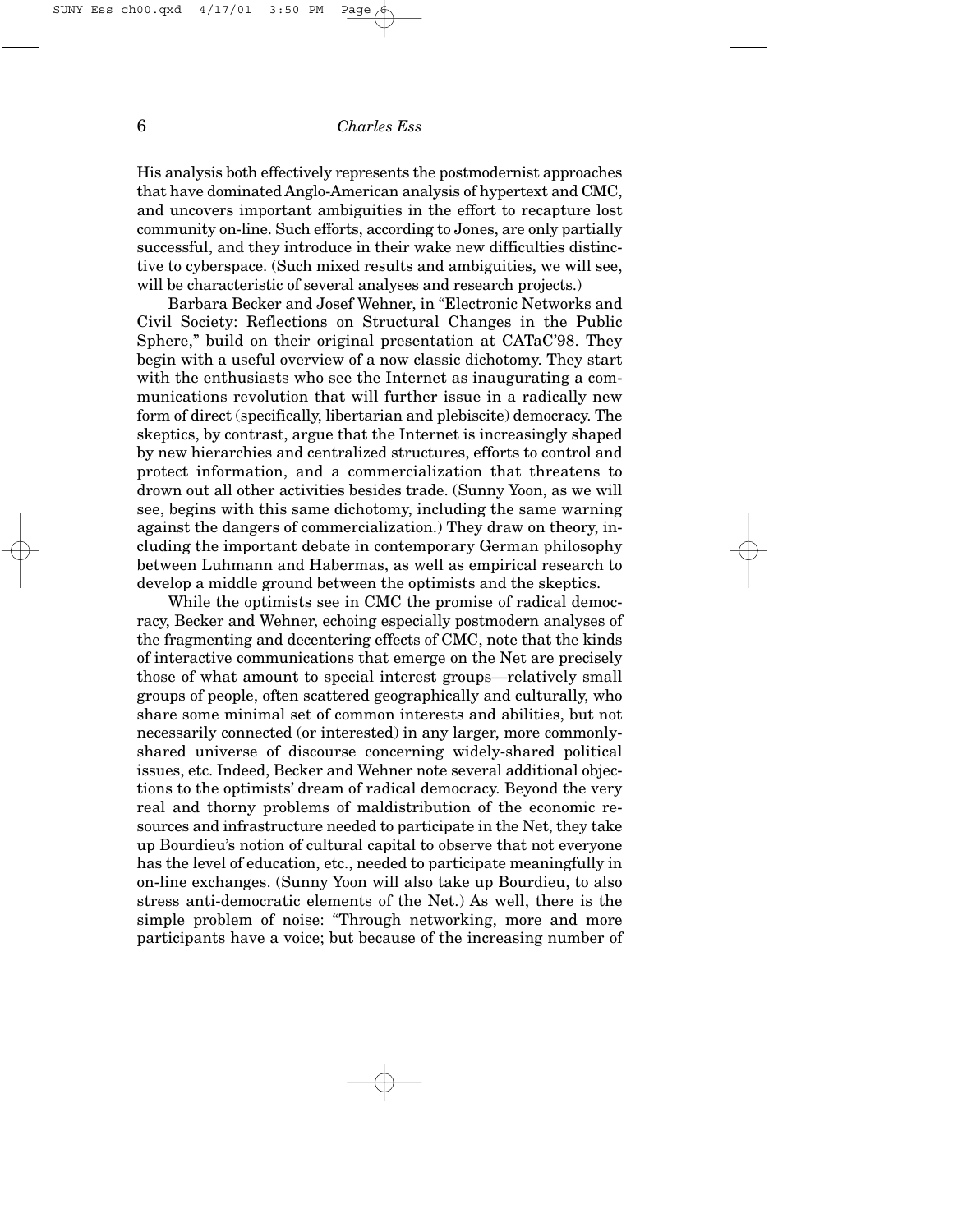participants, there is less and less time to listen."7 Nonetheless, Becker and Wehner draw on Habermas's conception of *Teilöffentlichkeiten* ("partial publics," including professional organizations, university clubs, special interest groups, etc.) as loci of discourses that contribute to a larger democratic process in modern societies. Over against the anti-democratic impacts of CMC, they see this Habermasian notion as describing an important component of how CMC technologies may sustain (within limits) a "civil society" as part of a larger democratic process.8

Carleen F. Maitland and Johannes M. Bauer, in "National Level Culture and Global Diffusion: The Case of the Internet," start with a careful inventory of the theoretical and practical obstacles to undertaking especially quantitative research into the impact of culture on the diffusion of technology. In the face of these difficulties, Maitland and Bauer first modify and enhance diffusion theory so that it may take up extant quantitative data to explain and predict technology diffusion on a global level. They then move from theory to *praxis* by providing a case study of such analysis as applied to Internet growth. Previous research has tended to focus on matters of economy and infrastructure with relatively little work in the area of culture, in part because earlier work has shown that economic factors are the stronger predictors of technology adoption. In order to test these findings and their own enhancements of earlier diffusion theory, Maitland and Bauer build especially on the work of Hofstede and Herbig to include three cultural factors in their study: uncertainty avoidance, gender equality, and English language ability.

Their extensive statistical study draws on a considerable range of data sources, as available for 185 countries during the time period between 1991 and 1997. In examining Internet growth between countries, they find that cultural variables are less significant in explaining adoption than economic or infrastructure variables: of these, teledensity, international call cost, and school enrollment emerge as the strongest predictors, the last finding supporting the importance of education in development. For that, the cultural factor of English language ability also plays a significant role. In analyzing growth within countries, their data likewise uncovers a comparatively stronger role for economic factors—in this case, the number of PCs per capita. But cultural factors—namely, uncertainty avoidance and gender empowerment—also play a significant role.

Maitland and Bauer's work is significant because it refines diffusion theory so as to more adequately take into account specifically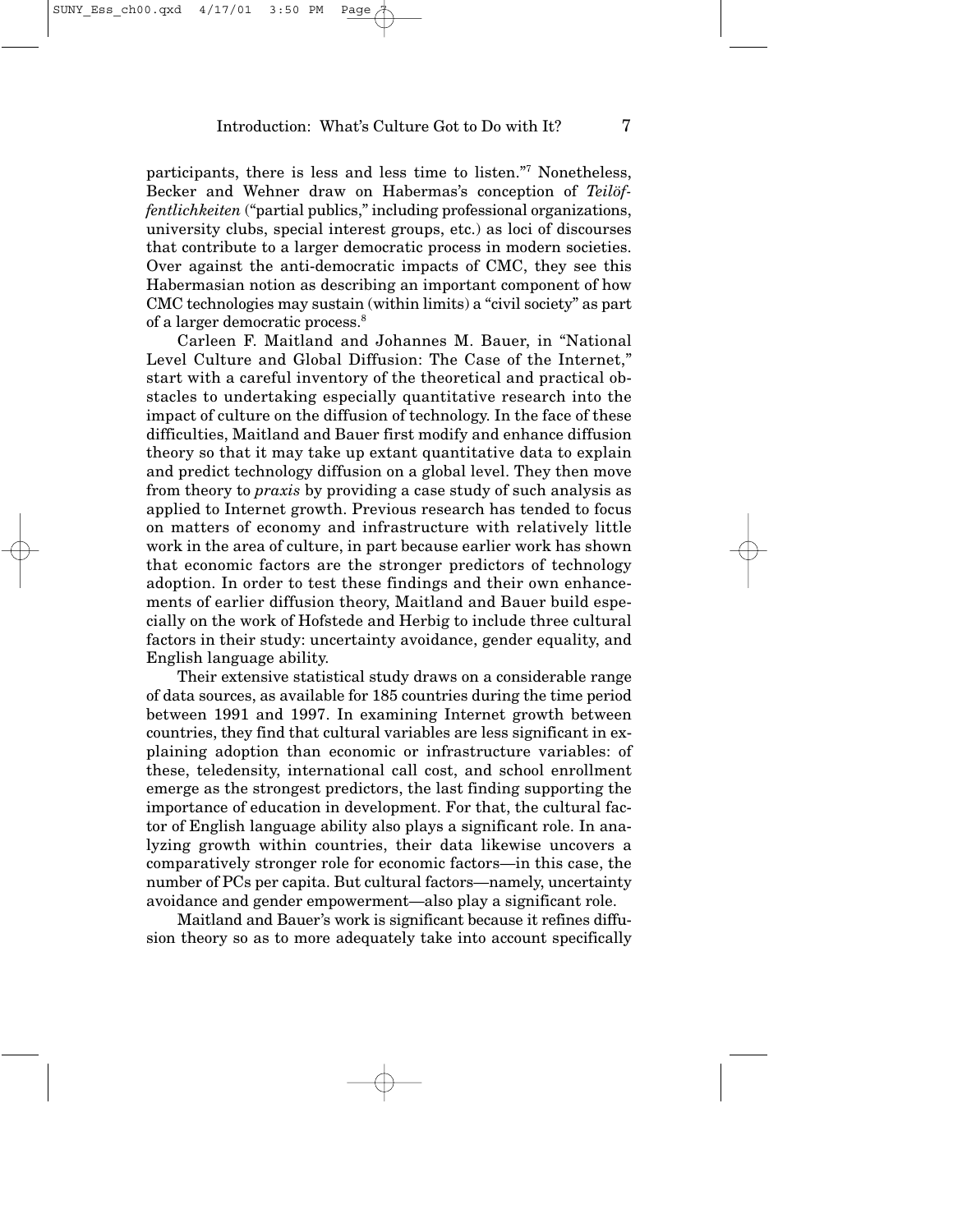cultural factors, and as their analysis demonstrates the importance of cultural factors: simply, by including cultural factors along with economic and infrastructure dimensions, their models enjoy an increased predictive power. And, especially for our purposes, their work is important as it provides an empirical basis that demonstrates the impact of important cultural variables on technology diffusion. Finally, their quantitative approach, as confirming the importance of English language ability, meshes well with Becker and Wehner, as well as Yoon, all of whom take up Bordieu's notion of cultural capital (which includes language ability) as a necessary element of cultural analysis; this finding is further consistent with Keniston's observations regarding the role of English as a passport to computing—and thus to power and prestige—in India.

#### *Part II: Theory/Praxis*

a. THE EUROPEAN CONTEXT

Herbert Hrachovec, in "New Kids on the Net: Deutschsprachige Philosophie elektronisch," documents several experiments with conducting philosophy on-line in the German-speaking world, illustrating "the force and limits of attempts to install a computer-mediated space of Reason." Hrachovec is critical of too closely identifying at least the current realities of hypertext with such standard postmodernist theorists as Barthes and Derrida (an identification made most effectively and prominently by George Landow). In particular, it may not be accidental that "electronic philosophy" is very much at the margins of German academic life: "some features of the new discursive forms are incompatible with the current educational system." Hrachovec's study of the contrasts between the "microcultures" (my term) of traditional academia and on-line discourse may point to similar contrasts in larger contexts.

Lucienne Rey, in "Cultural Attitudes toward Technology and Communication: A Study in the 'Multi-cultural' Environment of Switzerland," examines the political differences between the four major linguistic groups of Switzerland—German, French, Italian, and Romansch—and then seeks to determine whether these ethnic/linguistic differences also correlate with different attitudes towards technology. In point of fact, her findings suggest that the German-speaking part of Switzerland, the most politically and economically dominant component of the country, is at the same time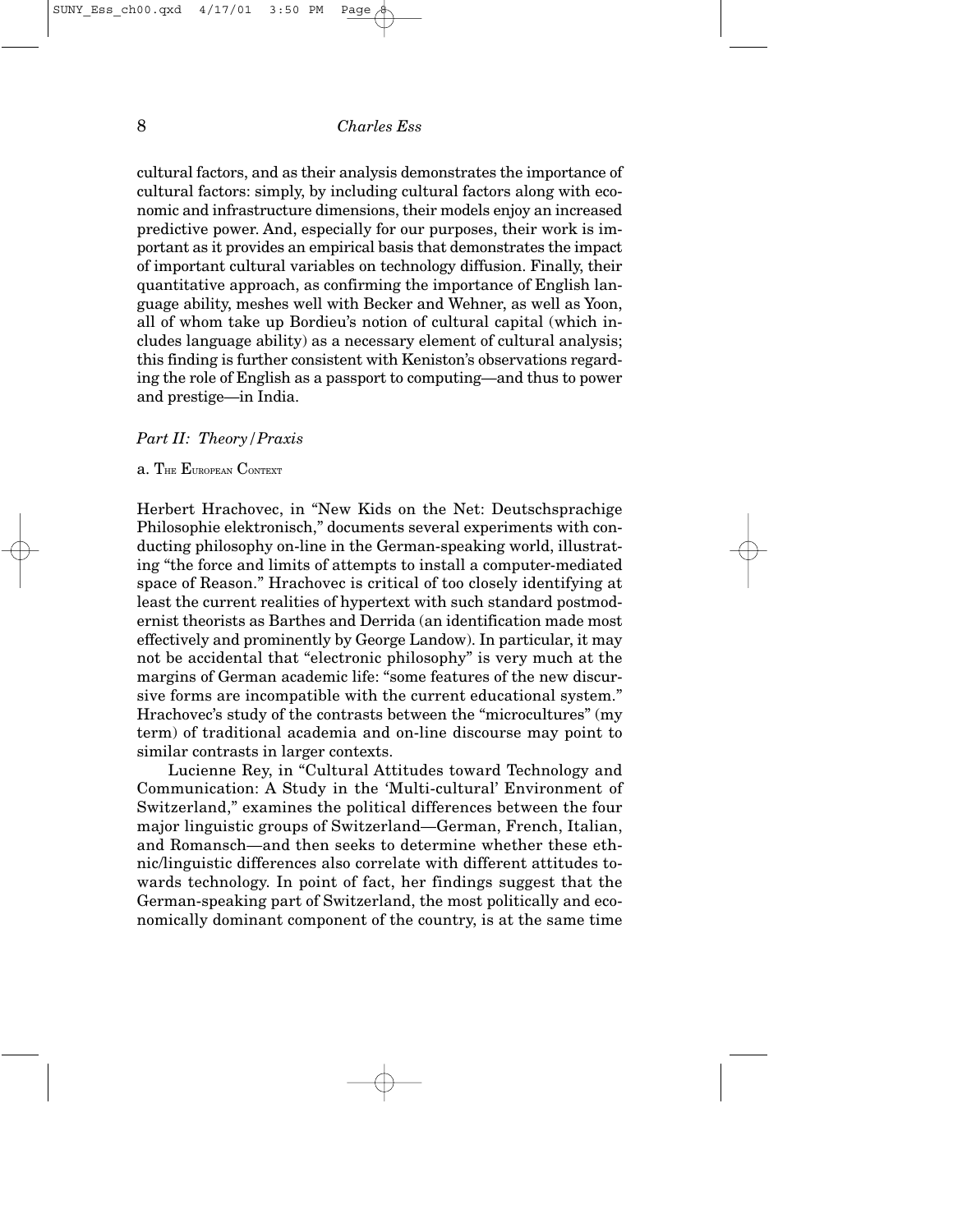the most conservative in the sense that German-speaking Swiss show less openness to and interest in the new communications technologies than their Latin compatriots. Rey helpfully suggests that this cultural attitude may have two roots. First, she notes that German scepticism towards progress through technology is rooted in the German Romantic tradition, as this tradition reacts against the Enlightenment and the early stages of mechanization as brought about by the Industrial Revolution. Two, she observes a contrast between the playfulness of the Swiss-French and the seriousness of the Swiss-Germans. Given the playful dimensions of interactions on the Net and the Web, she hypothesizes, they are likely to be more attractive to the French than the Germans.

### b. GENDER/WOMEN IN ISLAM

Contrary to the common presumption that CMC technologies bring about greater openness and democratization, Concetta Stewart, Stella F. Shields and Nandini Sen, in "Diversity in On-Line Discussions: A Study of Cultural and Gender Differences in Listservs," begin with the recognition that women and minorities have historically enjoyed less access to these technologies. To better understand this exclusion, they explore in their own study how two sorts of differences in communication style appear in listservs: cultural differences first articulated by Hall between high- and low-context cultures (and supplemented here by Ting-Toomey's Face-Negotiation Theory); and gender-related differences, documented by Tannen and Herring. Their rich overview of earlier research into gender and cultural variables (including those delineated by Hofstede) in crosscultural communication theory demonstrates that while there is a significant body of research in intercultural communication, crosscultural communication in CMC environments has been relatively ignored until now. Their study of an in-class listserv, intended to further free and open communication among a considerable diversity of students, strikingly confirms that gender and culture profoundly limit how far conversation on listservs may be said to be open and democratic.

Just as elsewhere, the Internet and the Web are of compelling interest in the various countries and cultures centrally shaped by Islamic values and traditions. And this is despite a possible mismatch between the "high content/low context" communication preferences which have shaped the Western development of these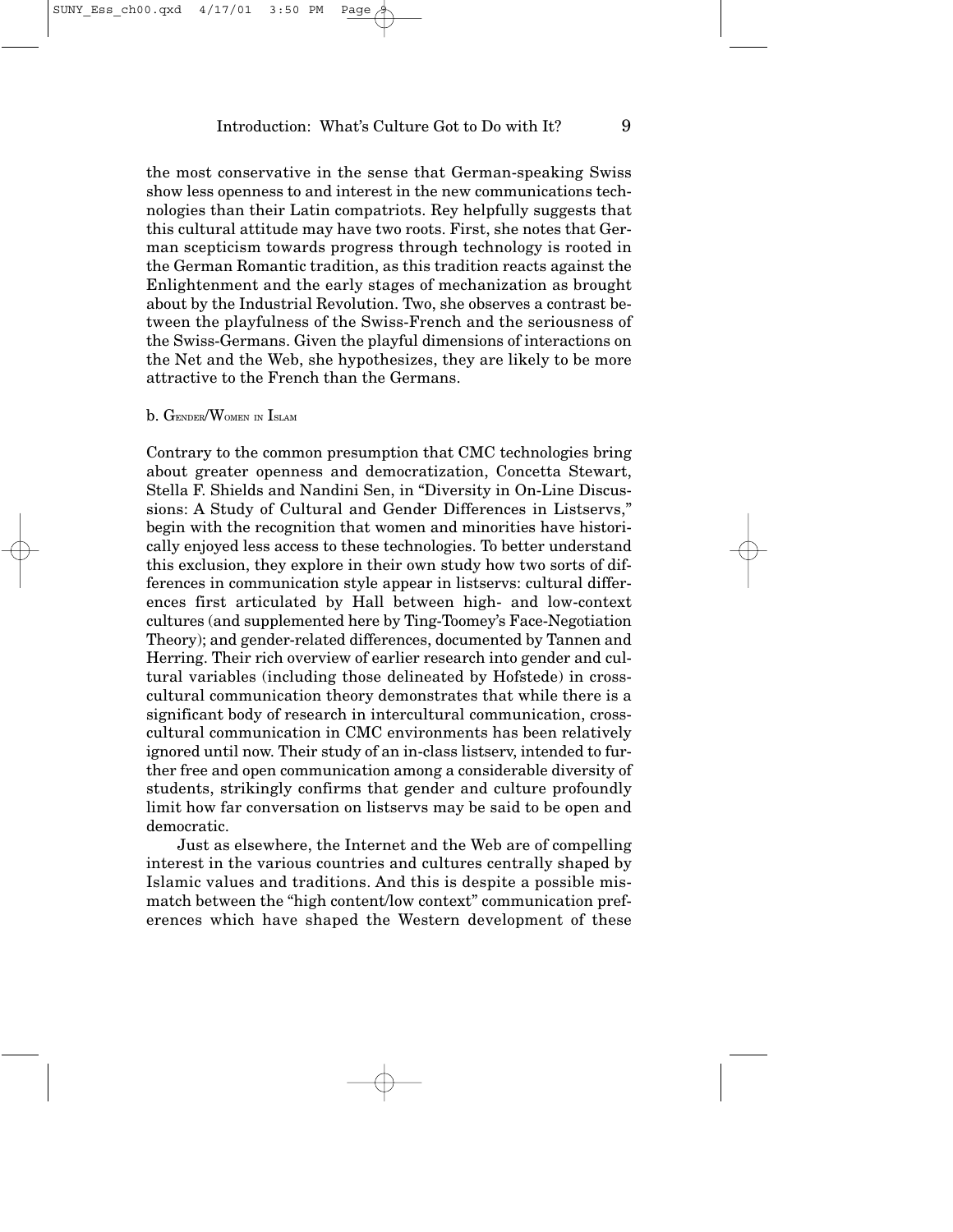technologies versus the "high context/low content" character of communication in Arabic societies.9 Deborah Wheeler, in "New Technologies, Old Culture: A Look at Women, Gender, and the Internet in Kuwait," takes up the familiar promise claimed by Western proponents of CMC technologies—that they will promote democracy, prosperity, and equality, including gender equality and tests this promise against a careful ethnographic study of Kuwaiti women and their use of the Internet. Her case study is valuable first of all as it sheds light on a little researched but critically important series of intersections: Islam and sharply-defined gender roles vis-à-vis a communication technology hailed by Western feminists for its promise of expanding gender equality. In addition, Kuwait is especially instructive insofar as it enjoys one of the highest per capita incomes in the world. These and other characteristics mean that if there is resistance to new CMC technologies, such resistance is not obviously the result of infrastructure deficits, an entrenched anti-technology culture, or extreme patriarchal structures.

Wheeler's analysis of how far the Internet and the Web serve the cause of gender equality shows decidedly mixed results. On the one hand, her interviews with younger women support the notion that these new technologies do have a liberating impact. For example, they allow women to converse "unescorted" with men in chat rooms, and to meet and choose mates on their own (rather than agree to the cultural norm of arranged marriages). At the same time, however, she finds that the powerful restrictions against women speaking openly in Kuwait are directly mirrored in differences between women's and men's characteristic use of CMC technologies. As she observes, "The advent of new fora for communication does not automatically liberate communicators from the cultural vestiges which make every region particular and which hold society together." While Wheeler concludes on a hopeful note, she reminds us nonetheless that activism is always local and thus shaped by specific institutional and cultural imperatives.

#### c. EAST-WEST/EAST

Contrary to the view that technologies are value and culturally neutral, in "Preserving Communication Context: Virtual Workspace and Interpersonal Space in Japanese CSCW," Lorna Heaton presents two case studies to show how cultural values and communication styles specific to Japan are incorporated in the design of computer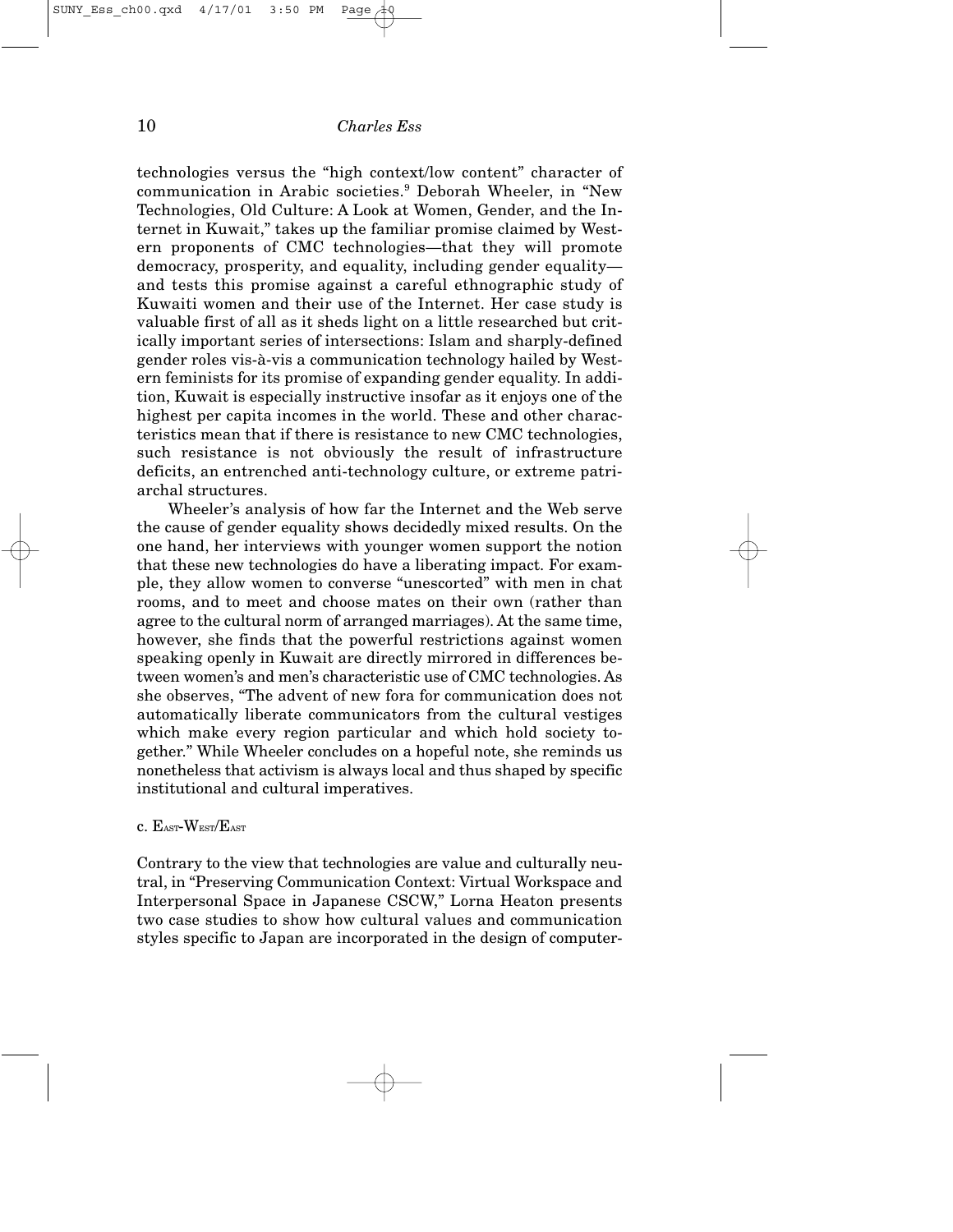supported cooperative work (CSCW) systems. She does so from a social constructivist view, one that further suggests that technologies can be "read" as texts, and drawing specifically on Bijker and Law's notion of technological frame to explain how Japanese designers invoke elements of Japanese culture in justifying technical decisions. Heaton highlights the importance of nonverbal cues and the direction of gaze in Japanese culture as an example of Hall's "high context/low content" category of cultural communication style, in contrast with Western preferences for direct eye contact and "low context/high content" forms of communication. She also notes in her conclusion the Japanese interest in pen-based computing, speech synthesis, virtual reality interfaces, etc., as resulting not only from the physical difficulties of using a Roman keyboard to input Japanese, but also the larger cultural preference for high context in communication.

Sunny Yoon, in "Internet Discourse and the *Habitus* of Korea's New Generation," counters the familiar portrayal of the Internet as a medium that will engender greater democracy, especially in the form of an electronic "public sphere" (a requirement for democracy, according to Habermas). She notes the ways in which the Net, especially as it becomes ever more commercialized, may work rather as a controlling mechanism for capital and power. Here, she takes up Foucault once again (see Yoon 1996), along with Bourdieu's notion of *habitus*, as frameworks for analyzing power as manifested in the workings and impacts of the Net.

In contrast with other postmodernist concepts, the notion of *habitus* emphasizes individual will power and choice; these manifest themselves in individuals' everyday practices which in turn, in an "orchestra effect," build up the larger society and history in which individuals participate. Such *habitus* clearly influences individual choice, but not in fully deterministic ways.10 Moreover, Bourdieu sees "cultural capital" (including symbolic and institutional power most prominently, language and education) as creating the *meconnaissance* ("misconsciousness") of the majority, a kind of false consciousness which legitimates existing authorities.

Yoon first presents her careful quantitative study of Korean newspaper reports on the Internet and on-line activities. Her analysis makes clear that Korean journalism fails to encourage the use of the Internet as a medium of participatory communication. Rather, Korean reporting contributes to the commercialization of the Internet and thereby, some argue, unequal access to and distribution of information resources. Yoon then turns to a series of ethnographic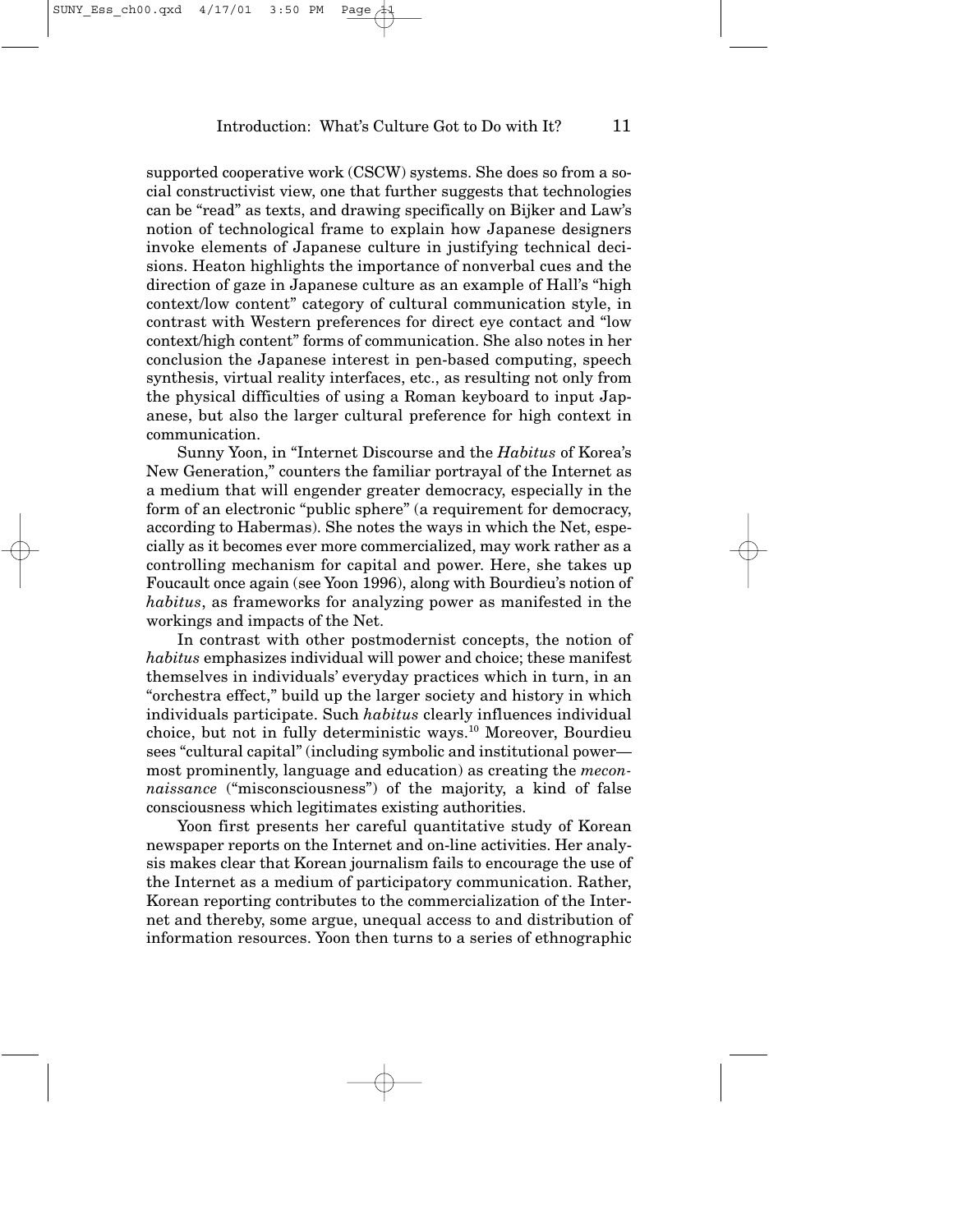interviews with young Koreans ("Gen-Xers"). While she is careful to recognize that the results of her small sample cannot be generalized, her interviews demonstrate that the Internet exercises symbolic or positive power—including symbolic violence in Bourdieu's sense—as it shapes educational rules and linguistic habits. In particular, Korean students accept the on-line dominance and importance of English without question. Language thereby becomes a cultural capital that exercises ". . . symbolic power over the cultural have-nots in the virtual world system," a cultural capital that induces a "voluntary subjugation." At the same time, however, Yoon documents how individuals take up the Internet, not because of its promise of greater equality and democracy, or even utility, but, rather to the contrary, because it increases their status, and thereby their distance from and power over others. As well, the comparative expertise of young people gives them considerable power over their elders because teachers, principals, and parents rely more and more on the younger generation to help them learn how to use computers, design institutional documents and web pages, etc. Contrary to the presumption that the Internet only democratizes, Yoon demonstrates that the Internet, by shaping *habitus* in these ways, can lead either to resistance or subjugation, to democratic communication, or (cultural) capitalist dominance. Consequently, she argues, we must better understand the concrete processes of how the Internet functions as the *habitus* of people in their everyday lives before attempting to decide which of these two directions the Internet might take us.

Robert Fouser, in "Culture, Computer Literacy, and the Media in Creating Public Attitudes toward CMC in Japan and Korea," brings together a wide range of information (a review of web sites vis-à-vis print media, attitudinal survey data, comparative studies of GNP and CMC infrastructure, recent scholarship, and personal interviews) to develop a clear picture of the striking differences between Japan and Korea with regard to attitudes towards and utilization of new communications technologies, including CMC technologies. It may come as a surprise to Westerners to learn that while Japan is materially wealthier than Korea, and perhaps better known in the West for its prowess in developing and marketing new technologies, Koreans show a greater interest in and usage of CMC technologies than the Japanese. Fouser reviews two theories that might explain these differences. The first is a "culture" theory which focuses on a shared set of values and attitudes; the second is a "computer literacy" theory that looks instead to the pragmatic elements of cost, and ease of use. For example, Korean, as a language which,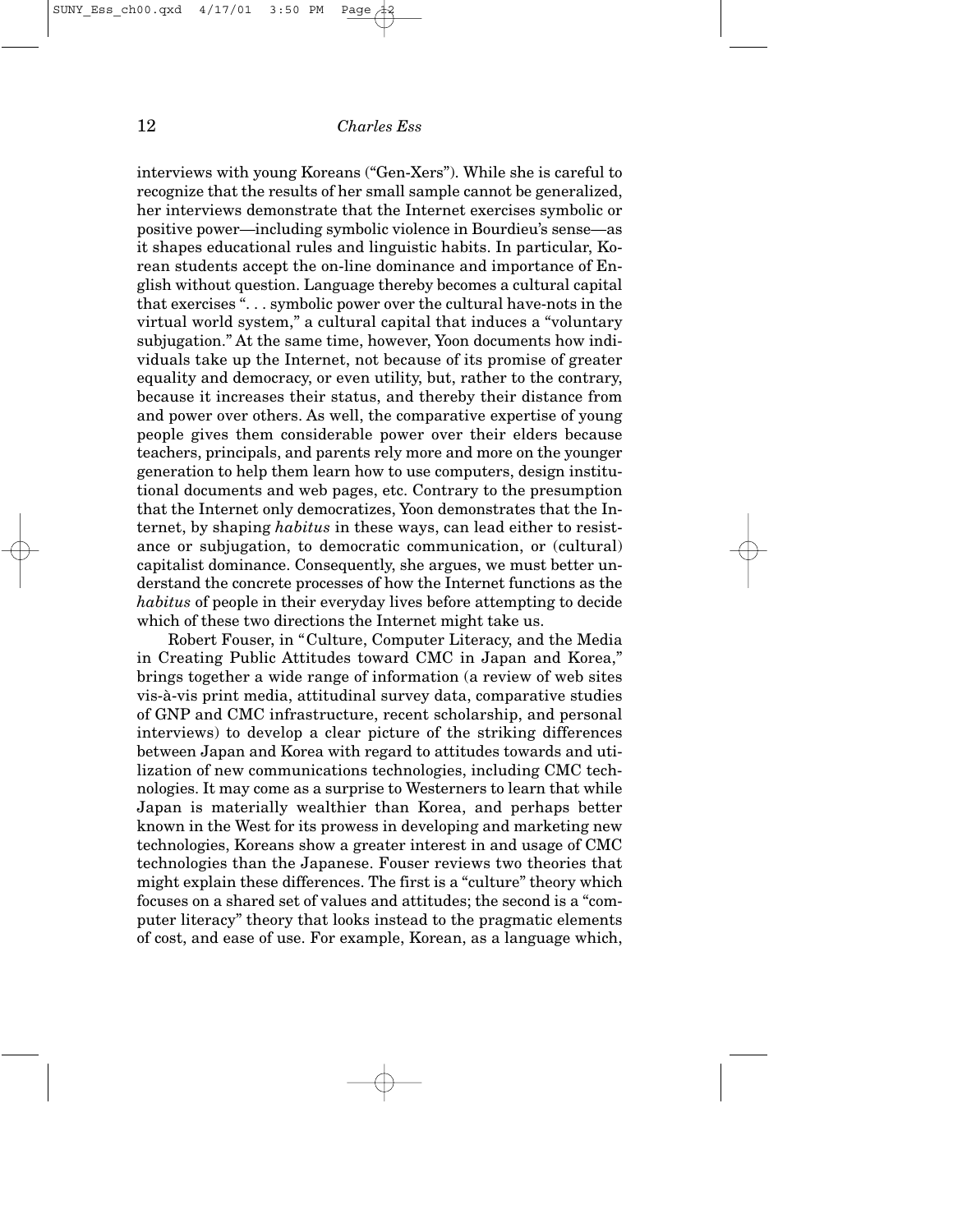like English, uses an alphabet system rather than the highly complex character systems of Japanese and Chinese, is much easier to enter through a keyboard than Japanese or Chinese. Fouser finds that the notion of "culture" is too broad to account for a Japanese lack of enthusiasm for CMC in particular, over against their more positive attitudes towards other new technologies (including mobile phones). Instead, he argues that more pragmatic elements, including political leadership in encouraging the use of new technologies, are better predictors of technology diffusion.

First of all, then, Fouser's work—especially as read together with Yoon—helps us develop a more nuanced understanding of how CMC technologies are taken up in two distinctive Asian societies. Secondly, his work illustrates the limits of cultural approaches to questions of technology diffusion and helpfully demonstrates that such cultural approaches must be complemented with pragmatic considerations of political leadership, etc. In this second direction, his work should be taken together with the several other contributions gathered here, including Maitland and Bauer's quantitative analysis of culture, that both individually and collectively help us better understand the difficulties of developing meaningful definitions of "culture"—and the necessity of complementing even the best definitions with additional conceptual frameworks if we are to develop a more complete understanding of the interactions between technology and culture.

# *Part III. Cultural Collisions and Creative Interferences on the (Silk) Road to the Global Village: India and Thailand*

Some of the first indications that Western-based CMC technologies did indeed implicate culturally-distinctive values that would clash with the values and preferences of other cultures were documented in Asia.11 Two final studies in this collection—the first on localized software in India, the second on an "electronic Thai coffee house" document how local cultural values indeed collide with the values apparently shaping Western CMC technologies.

But these two chapters further demonstrate that cultural collisions [and with them, the danger of imperialism and "cultural steamrolling" (Steve Jones 1998)] are not the whole story. Rather, Kenneth Keniston argues for ways to overcome the otherwise daunting obstacles to "localizing" software. Yoon and Fouser amply demonstrate the power of English as the *lingua franca* of the Web: localization seeks to counter this power on a first level, as Keniston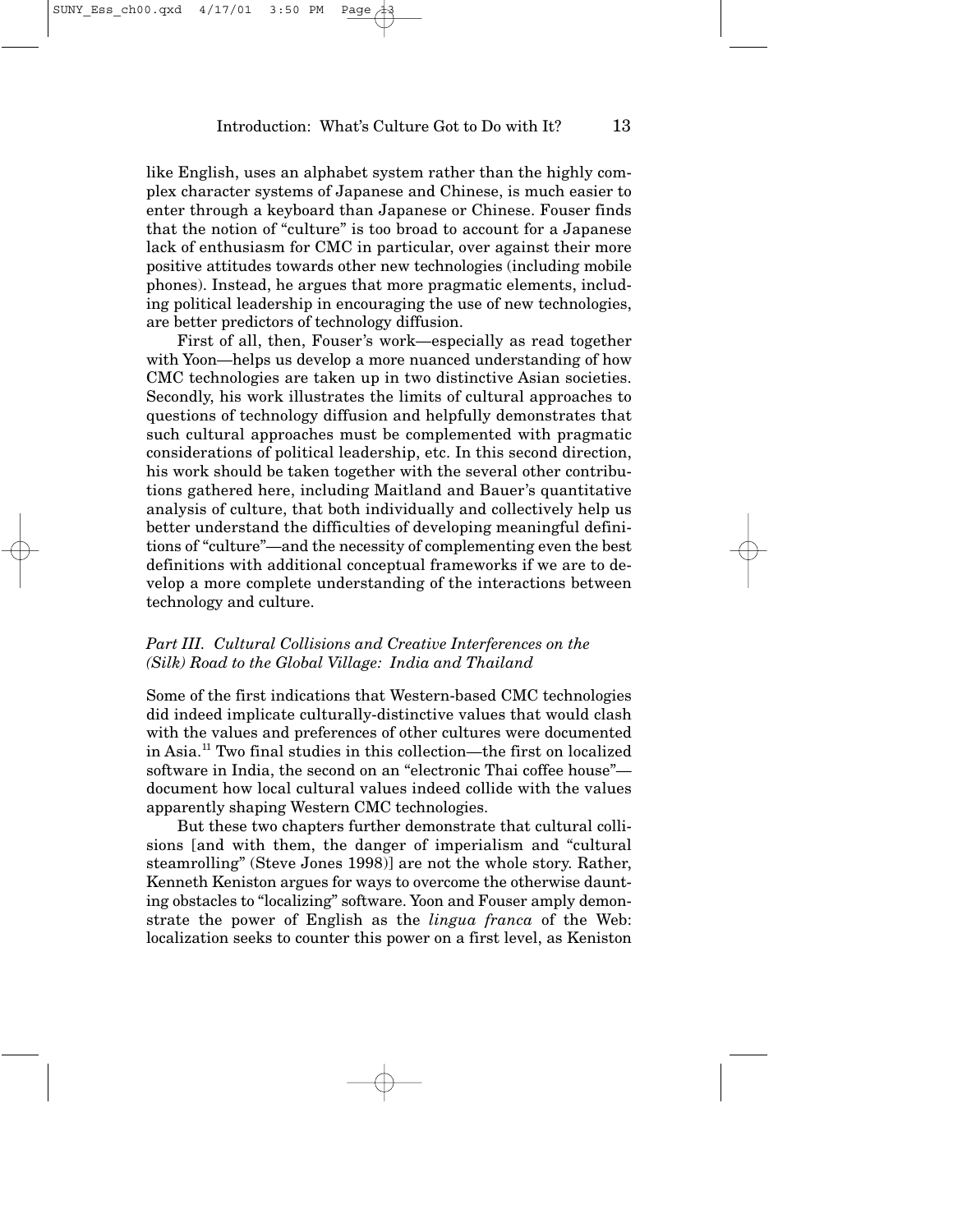explains. Such localization, however, requires not only translation of documentation and commands into another language: such transformation also extends to interface design (including icons, use of color and other symbols which vary—sometimes dramatically—in their meaning in diverse cultures), and to the underlying machine codes (such as ASCII and Unicode) which must be universal if computers and networks are to successfully communicate with one another (cf. Pargman 1999). On all these levels, the current standards are predominantly the products of Western, English-speaking computer designers and software writers. Keniston suggests ways of overcoming these obstacles in the Indian case and thereby points to how Indian efforts to localize software may be paradigms for other cultures that seek to be members of the global village while preserving local languages and cultural values. Soraj Hongladarom's account of Thai discussion groups provides a powerful example of Keniston's hope for such dual citizenship (i.e., global/local). At the same time, Hongladarom connects this dual citizenship with significant theory: he makes use of Michael Walzer's analysis of "thick" and "thin" cultures to suggest what might indeed be a model for an electronic global village which both facilitates the global and preserves the local.

Kenneth Keniston, in "Language, Power, and Software," takes up the role of language in the development and diffusion of computer technologies, specifically with a view towards how the predominant language of computing—English—reinforces current distribution patterns of "power, wealth, privilege, and access to desired resources." The problem of such linguistic imperialism (my term) is especially clear in efforts to localize software—transforming software to make it useable by those outside the cultural domains defined by English. In addition, English-only access to computing technologies also exacerbates the larger global tension identified by Barber in terms of "Jihad vs. McWorld." As Barber makes clear, finding a middle ground between these two poles is crucial for the survival of some form of participatory democracy: Keniston emphasizes the point that such a middle ground is crucial for the survival of local cultures and languages.

India is an especially compelling case study for examining these concerns. India is the world's largest democracy, a nation that further encompasses a breathtaking diversity of languages, including eighteen official languages and some three hundred unofficial spoken languages (Herring 1999b). Where English is the privileged route to power, less than 5% of these populations speak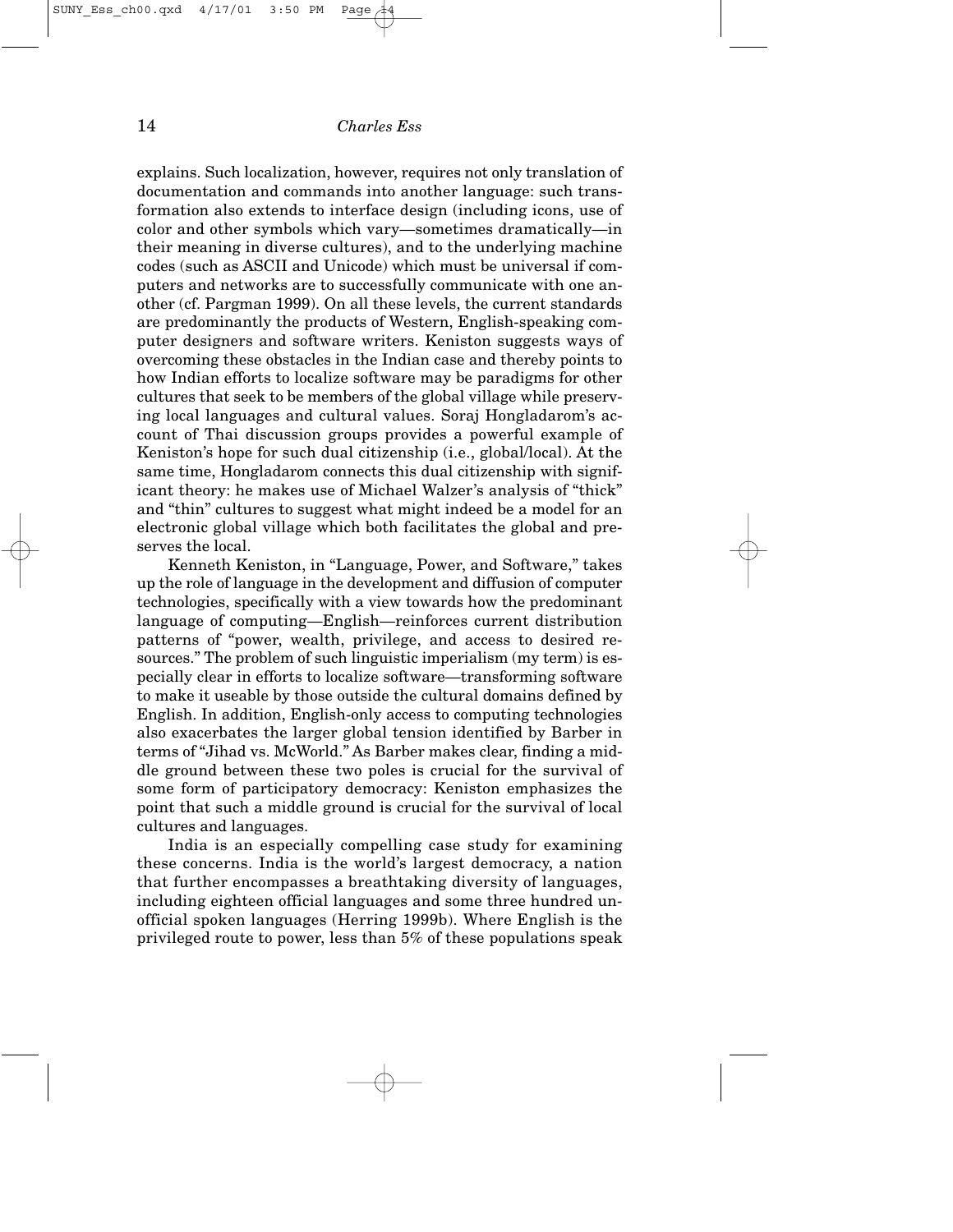English. But there is almost no readily available vernacular software in India.

Keniston identifies a number of fundamental obstacles to localization, including local cultural factors that weigh against localization—factors resulting from both an indigenous religious tradition and British colonialism. On the one hand, the Brahmanic emphasis on higher levels of spirituality, thought, and action, in contrast with the earthly and material, means that writing localized software programs "for the masses" seems less important than other pursuits. On the other hand, the success of British colonialism has meant precisely that English is the prestige language in India. Hence, to program in English (e.g., for export) is laudable, while programming in an indigenous language is to run contrary to the cosmopolitan trajectory affiliated with English, and to run the risk of seeming the ally of "fundamentalism" and the tribal (Jihad in Barber's sense). And since localized software would provide access to computer technologies—and thereby, to the power, wealth, and prestige such technologies are affiliated with—for those traditionally excluded from elite status (outcastes, tribals, etc.), such software may be seen as a direct threat to the privileges enjoyed by those who would write the localized code.

Despite such obstacles, Keniston closes with a series of suggestions intended to encourage the localization of software needed if the new technologies are to help close, rather than widen, the gap between the haves and the have-nots—and if the new technologies are to help enhance cultural diversity rather than eliminate it. As Keniston notes, these difficulties are especially acute in South Asia because of its distinctive fusion of power and language. At the same time, however, successful solutions to the localization problem in South Asia are likely to serve as models for preserving democracy and cultural diversity on a more global scale as well.

How we avoid Manichean choices is the lesson suggested by Soraj Hongladarom, in his "Global Culture, Local Cultures, and the Internet: The Thai Example." Hongladarom examines two threads of discussion developed in a Thai Usenet newsgroup, one dealing with critiques of the Thai political system and the other with the question of whether Thai should be a language, perhaps the only language, used on the newsgroup. In contrast with concerns that CMC technologies will erase local cultures and issue in a monolithic global culture, Hongladarom argues that the Internet facilitates two different kinds of communication: (1) communication that helps reinforce local cultural identity and community (in part, as this communication fulfills what Carey calls the "ritual function", i.e. strengthening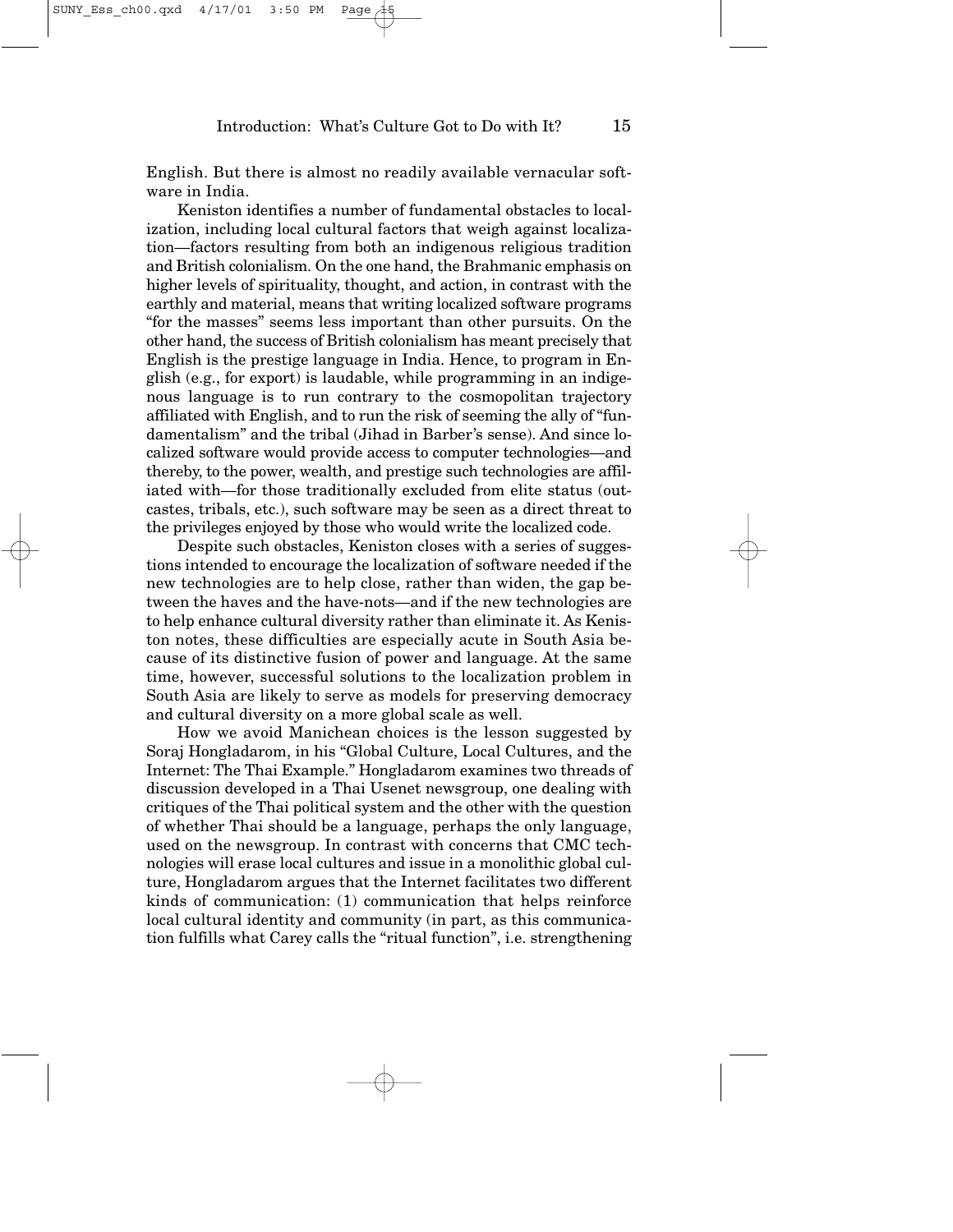community ties); and (2) communication that creates an "umbrella cosmopolitan culture" required for communication between people from different cultures. Hongladarom further suggests that we distinguish between a Western culture which endorses human rights, individualism, egalitarianism and other values of a liberal democratic culture (a "thick" culture in Walzer's terms), and the cosmopolitan culture of the Internet as neutral (a "thin" culture).<sup>12</sup> The Thai experience suggests that the Internet does not force the importation of Western cultural values. Instead, Thai users are free to take up such issues and values if they wish, and they can do so while at the same time preserving their cultural identity.13

# **A First Philosophical Response: Whither the Electronic Global Village?**

These essays demonstrate the importance of cultural attitudes in shaping the implementation and use of CMC technologies, whether those technologies are introduced within distinct but still Western cultures (Hrachovec and Rey) or in the diverse cultures of Asia and the Middle East. First of all, these chapters directly call into question the characteristically American confidence in communication technologies as making possible democratic discourse and equality, especially when confronted with the radical linguistic and cultural diversities of India (Keniston) and the deeply entrenched gender roles of Kuwaiti society (Wheeler).

These essays likewise counter the Manichean dualities of American discourse, whether in terms of cyber-utopias (including McLuhan's global village) versus cyber-dystopias, or Barber's double dystopia of Jihad versus McWorld. Rather, Heaton's account of Japanese redesign of CSCW systems and Hongladarom's experience and model of a "thin" Internet culture coupled with "thick" local cultures (especially as facilitated by localized software, as Keniston recommends) demonstrate first of all that these technologies indeed embed and abet specific cultural communication preferences (such as for high content/low context vs. low content/ high context) and values (democratic polity, equality, etc.). However, they are not unstoppable forces. On the contrary, they can be localized and reshaped—and stripped, if necessary—of the cultural values and preferences they convey.

In philosophical terms, the hopes of computer-mediated heaven and fears of cyber-hells rest on a view called technological determinism. Such a view sees technology and whatever effects follow in its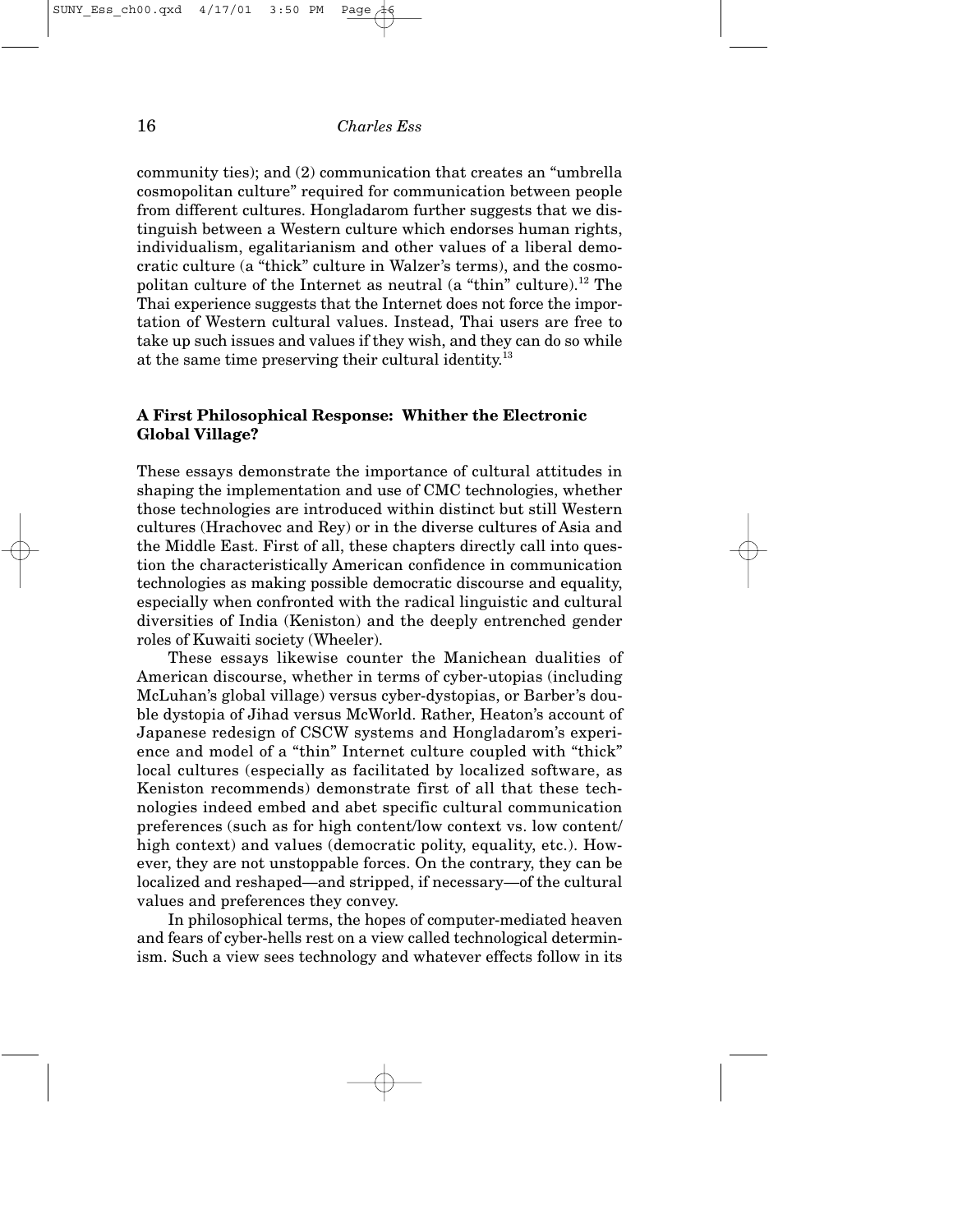wake as possessing their own autonomous power, one that cannot be resisted or turned by individual or collective decisions.14 The hope of proponents is that the introduction of CMC technologies will inevitably change cultural values for their own good. These technologies will convey and reinforce preferences for, say, free speech and individualism, particularly in the case of the Internet and the Web, as centralized control of information conveyed through these technologies is very difficult.15 In the inverse dystopian image, captured powerfully in the images of the Borg in *Star Trek*, technology is likewise an unstoppable force; once infected by the Borg implants, all humanity (meaning specifically such qualities as individuality, compassion, and choice) is lost as one becomes seamlessly integrated into the single-minded machinery of the Collective. Such sciencefiction portrayals nicely capture the real-world fears of those who see CMC technologies as central engines in the global but homogenous McWorld that will override and eliminate local choice and distinctive cultural values.

But consonant with philosophical critiques, $^{16}$  such (hard) technological determinism is clearly belied by these studies, beginning with Jones' analysis of the limits of any on-line community. Such a "compunity," to use his term, is more likely to emerge as a micropolis rather than the cosmopolis of a single global culture. And as Yoon makes clear in her analysis, the *habitus* of cultural practices and attitudes surrounding computing exercises a kind of cultural power that can be both shaped and resisted by individuals. This suggests that both individuals and countries can make choices regarding how the implementation of CMC technologies will shape their political and cultural futures. Most powerfully, Hongladarom's example of "thin" Internet culture/"thick" local cultures stands as a concrete alternative to such Manichean dualisms—one instantiated in *praxis* in the Thai case.<sup>17</sup> Negatively, these analyses and examples thus contradict the assumption of (hard) technological determinism and with it, the Manichean dualities that rest upon this assumption. Positively, they identify middle grounds between a McWorld that steamrolls local cultures and the Jihad that such imperialism and homogenization may evoke.<sup>18</sup>

## **From Philosophy to Interdisciplinary Dialogue: Cultural Attitudes towards Technology and Communication**

Technological determinism is not the only assumption underlying the prevailing icons of what Keniston identifies as the Anglo-Saxon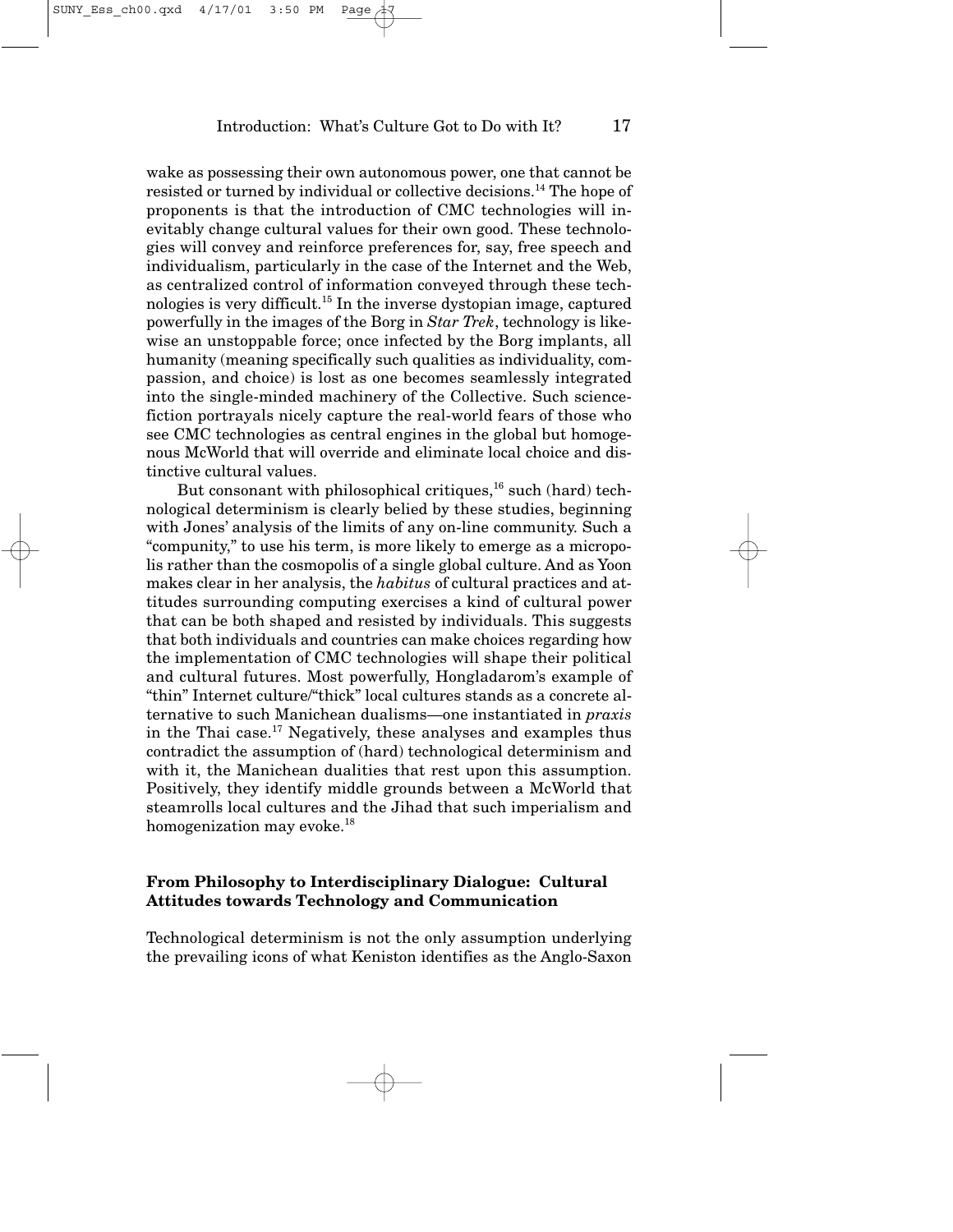discussion of CMC technologies. As we saw in the opening paragraphs, McLuhan's global village and its attendant Manichean polarities further implicate what now appears to be an especially American presumption that communication technologies are crucial for the survival and expansion of democracy and individual freedom. Moreover, especially from a philosophical approach, a range of additional presumptions can be seen to underlie the optimistic vision of an electronic global village; presumptions, moreover, which are quickly entangled in paradox and contradiction.

To begin with, such a vision is clearly cosmopolitan in its assumptions and intentions. As traced back to as far as the Stoic philosophers of the Greco-Roman world, this vision rests on an optimistic conception of a shared (and essentially rational) humanity, one capable of becoming the *cosmo-politan*—the citizen of the world—not simply the citizen of a given country and culture. This cosmopolitan trajectory is consciously developed to counter the ethnocentrism characteristic of prevailing cultures (i.e., the belief that one's own language/culture/worldview are the only "right" ones, and those who adhere to differing languages/cultures/worldviews are simply wrong, inferior, etc.).

In light of the role of culture in shaping fundamental assumptions, however, we can raise this question: Is this ostensibly cosmopolitan image, as it intends to overcome the ethnocentrism of particular cultures (as based on specific traditions, habits, prejudices, etc.) with a universally-shared humanity, itself ethnocentric as it rests upon culturally-limited assumptions, beginning with the characteristically American belief in communication technology as central to the spread of democratic polity? In other words, is this cosmopolitan vision itself a form of "cyber-centrism," an ethnocentrism in its own right that runs in tension with its cosmopolitan intentions?

Similarly, the conception of an electronic global village seems to presume that the tools of CMC—the computer codes, interfaces, etc. are culturally neutral, i.e., they allow perfectly transparent communication between members of all cultures, without giving preference to the distinctive values and communication preferences of any single culture. Philosophers denote this presumption as "technological instrumentalism." At the same time, however, we have already seen that the electronic global village also presumes a technological determinism, the view that CMC technologies are not culturally neutral, but in fact embed, convey, and reinforce specific values such as individualism, free speech, etc. Thus, the McLuhanesque vision of an electronic global village appears to rest on two mutually contradictory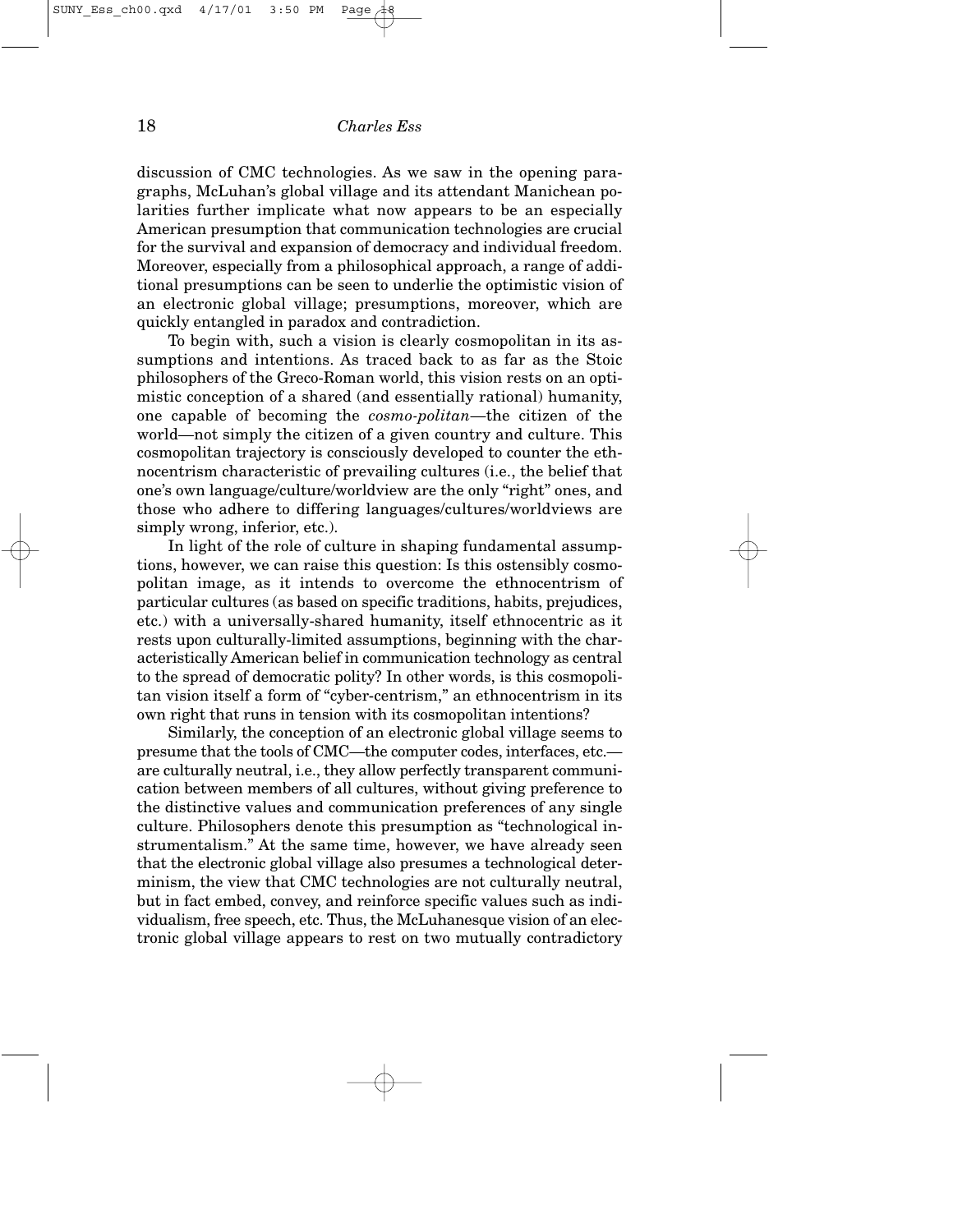assumptions: if technology determines its users along specific value sets, it is clearly not value-neutral, and if it is value-neutral, then it clearly cannot determine its users along specific value sets. Moreover, both philosophical assumptions—technological instrumentalism and (hard) technological determinism—are called into serious question on both theoretical and practical grounds in the chapters collected here and in the larger literature.19

Since Aristotle, philosophers have recognized that theory must be tested and engaged in *praxis* (cf. *Nichomachean Ethics,* esp. 1179a35–1179b3). (Admittedly, philosophers have not always practiced this recognition!) To determine more carefully the fundamental assumptions underlying the prevailing conceptions of an electronic global village—including their potential paradoxes and contradictions—thus requires nothing less than an inquiry on a global scale into what happens in *praxis* as CMC technologies are taken up in diverse cultures. Such an inquiry, moreover, is by no means of interest only to philosophers. Rather, it requires and intersects directly with the full range of methodologies, approaches, and insights of multiple disciplines, beginning with communication theory and cultural studies. And of course, no single scholar or researcher can hope to undertake such an inquiry as a solitary exercise. This global inquiry simply requires an interdisciplinary dialogue of global scope.

The first conference on Cultural Attitudes towards Technology and Communication (CATaC'98) was devoted to just such an interdisciplinary global dialogue. As noted above, the papers collected here—most originally presented at CATaC'98—represent some of the best contributions. At this point, it may be helpful to note the strengths and limits of CATaC'98, in order to develop a more complete understanding of the larger context of these chapters, including the trajectories for future research they and CATaC'98 limn out.

### *Cultural Limitations*

On the one hand, CATaC'98 achieved an exceptional scope in terms of the cultural domains represented by participants and presenters: studies included North/South, East/West, Industrialized/Industrializing, and Colonial/Indigenous countries/peoples.<sup>20</sup>

But there were also striking absences: China, France and the Francophone countries (except Switzerland) and Arabic/Islamic countries were not represented.<sup>21</sup> For that, in this volume, Deborah Wheeler's study of Internet usage in Kuwait provides important